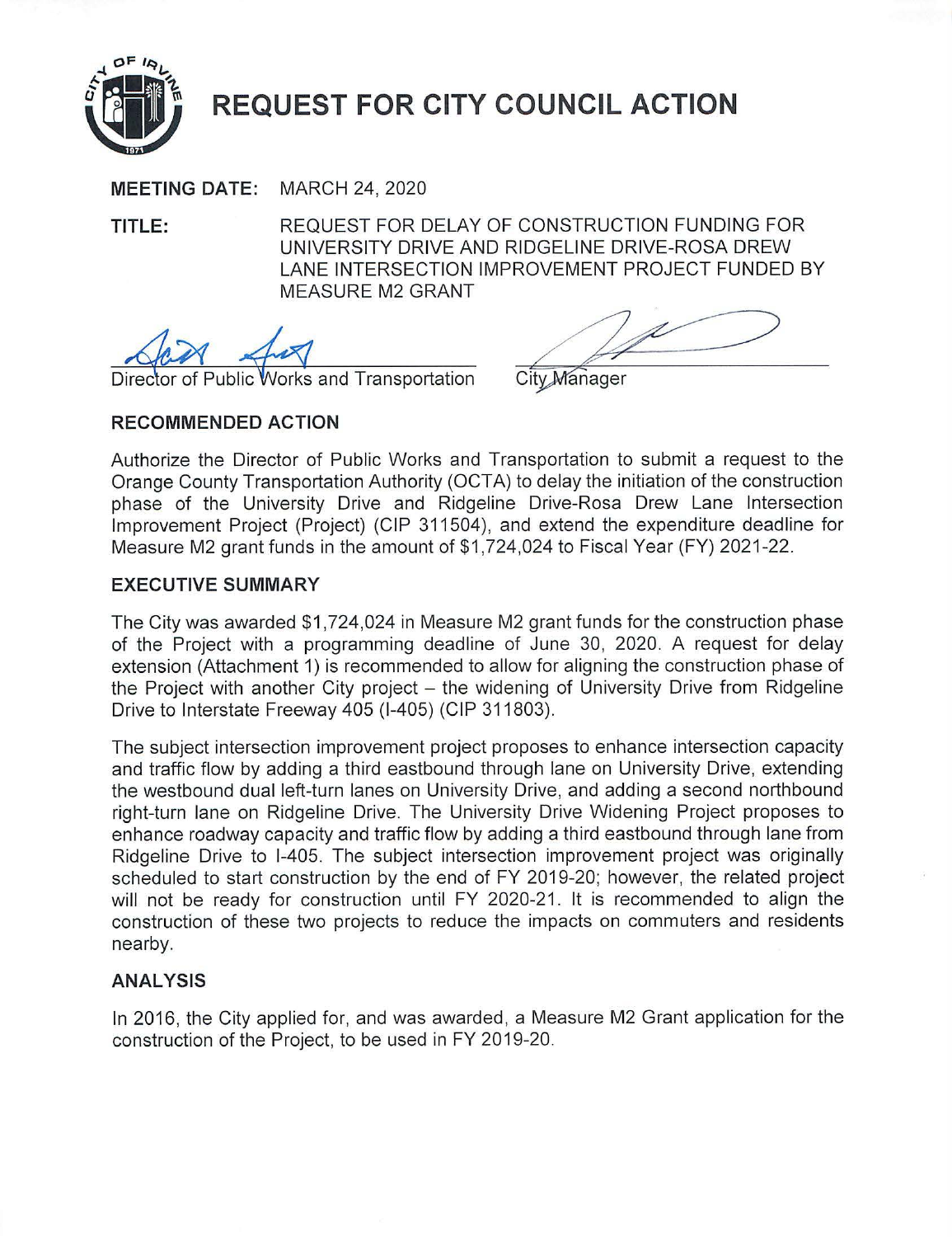Funding for the proposed intersection improvement is from a combination of Measure M2 grant funds and other City funds as shown in the table below:

| Phase        | Measure M2  | Gas Tax and System | $\tau$ otal |
|--------------|-------------|--------------------|-------------|
|              |             | Development Charge |             |
| Construction | \$1,724,024 | \$739,130          | \$2,463,154 |

The right-of-way (ROW) phase for the Project is nearing completion. Upon completion of the ROW phase, the Project will be ready to proceed to construction. The City also has a related project, the widening of University Drive from Ridgeline Drive to 1-405, which is expected to begin construction FY 2020-21. University Drive is a busy corridor, providing regional access to 1-405. Aligning the construction schedule of the two projects on University Drive will minimize the operation and construction impacts on commuters and residents.

Measure M2 grant guidelines require that construction grant funds be encumbered in the fiscal year they are programmed. For this Project, because the funds were programmed for FY 2019-20, the construction contract must be awarded prior to the end of FY 2019- 20, or June 30, 2020. Staff anticipates the start of construction, later in the year 2020, to proceed concurrently with the construction of the University Drive Widening Project.

Measure M2 grant guidelines allow for a one-time 24-month extension for projects with schedule change that are unable to meet the established programming deadline. Staff recommends City Council authorize a delay extension request to retain grant funding for the Project.

# **ALTERNATIVES CONSIDERED**

City Council could decide not to authorize the request to delay funding; this is not recommended because without the request, the City would forfeit grant funding for the construction phase of the Project.

### **FINANCIAL IMPACT**

If approved by City Council, the recommended action would allow for the construction phase of the Project to remain eligible for Measure M2 grant funds, in the amount of \$1,724,024.

**REPORT PREPARED BY:** Melissa Dugan, Supervising Transportation Analyst

### **ATTACHMENTS**

1. Delay Extension Request Letter to OCTA